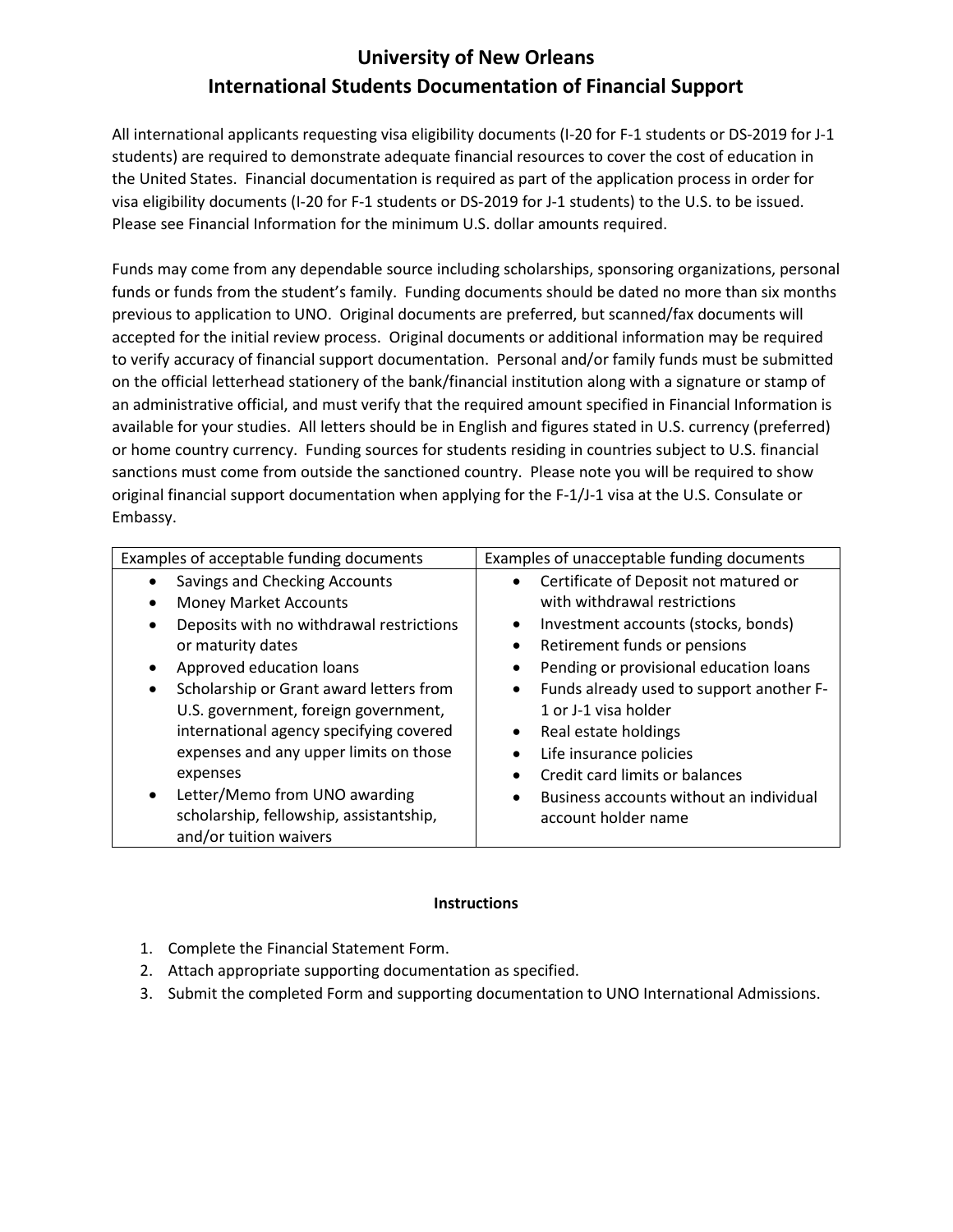## **Financial Statement Form Student Information**

Full name (exactly as it appears on passport):

| Last/family name                                                                          | First/given name                                                                                                                                                                                           | Middle Name            |  |
|-------------------------------------------------------------------------------------------|------------------------------------------------------------------------------------------------------------------------------------------------------------------------------------------------------------|------------------------|--|
| Country of Birth                                                                          | City of Birth                                                                                                                                                                                              | Country of Citizenship |  |
| <b>Country of Permanent Residence</b>                                                     | Date of Birth (Month/Date/Year)                                                                                                                                                                            | Gender (Male/Female)   |  |
|                                                                                           | Please indicate by checking for the level of study you are applying as:                                                                                                                                    |                        |  |
| $\Box$ Undergraduate                                                                      | $\Box$ Graduate                                                                                                                                                                                            |                        |  |
| Please indicate by checking which visa status you are applying for:<br>$\Box$ F-1 Student | <b>Visa Information</b><br>$\Box$ J-1 Student                                                                                                                                                              |                        |  |
|                                                                                           | Applicants currently in the U.S., please indicate by checking your current visa status:                                                                                                                    |                        |  |
|                                                                                           | $\Box$ F-1 $\Box$ F-2 $\Box$ J-1 $\Box$ J-2 $\Box$ B1/B2 Other (specify)                                                                                                                                   |                        |  |
|                                                                                           | Current immigration status expires on (month/day/year) _______________                                                                                                                                     |                        |  |
|                                                                                           | If you are currently in F-1 or J-1 status, please include a copy of your SEVIS I-20 or DS-2019.<br>If you are not in F-1 status, do you plan to return to your home country to apply for the F-1/J-1 visa? |                        |  |
| $\Box$ Yes<br>No                                                                          |                                                                                                                                                                                                            |                        |  |

If you answered No, you must contact the Office of International Students and Scholars at (504) 280-6021 or a[t oiss@uno.edu](mailto:oiss@uno.edu) regarding eligibility and procedures to apply for a change of status.

### **Dependent Information**

If your spouse or children will be joining you in the U.S., or if they are already here in the U.S. as your F-2 or J-2 dependents, please provide the following biographical data for each person. Use a separate sheet if necessary. Additional funding is required for dependents (\$5,000 for spouse and \$5,000 for each child).

| Name (Last,<br>First, Middle as<br>it appears in<br>the passport) | Date of Birth<br>(Mo/Day/Yr) | City & Country<br>of Birth | Country of<br>Citizenship | Country of<br>Permanent<br>Residence | Gender<br>(Male/Female) | Relationship to<br>the student |
|-------------------------------------------------------------------|------------------------------|----------------------------|---------------------------|--------------------------------------|-------------------------|--------------------------------|
|                                                                   |                              |                            |                           |                                      |                         |                                |
|                                                                   |                              |                            |                           |                                      |                         |                                |

Page **2** of **4 Documentation of Financial Support 04/2022**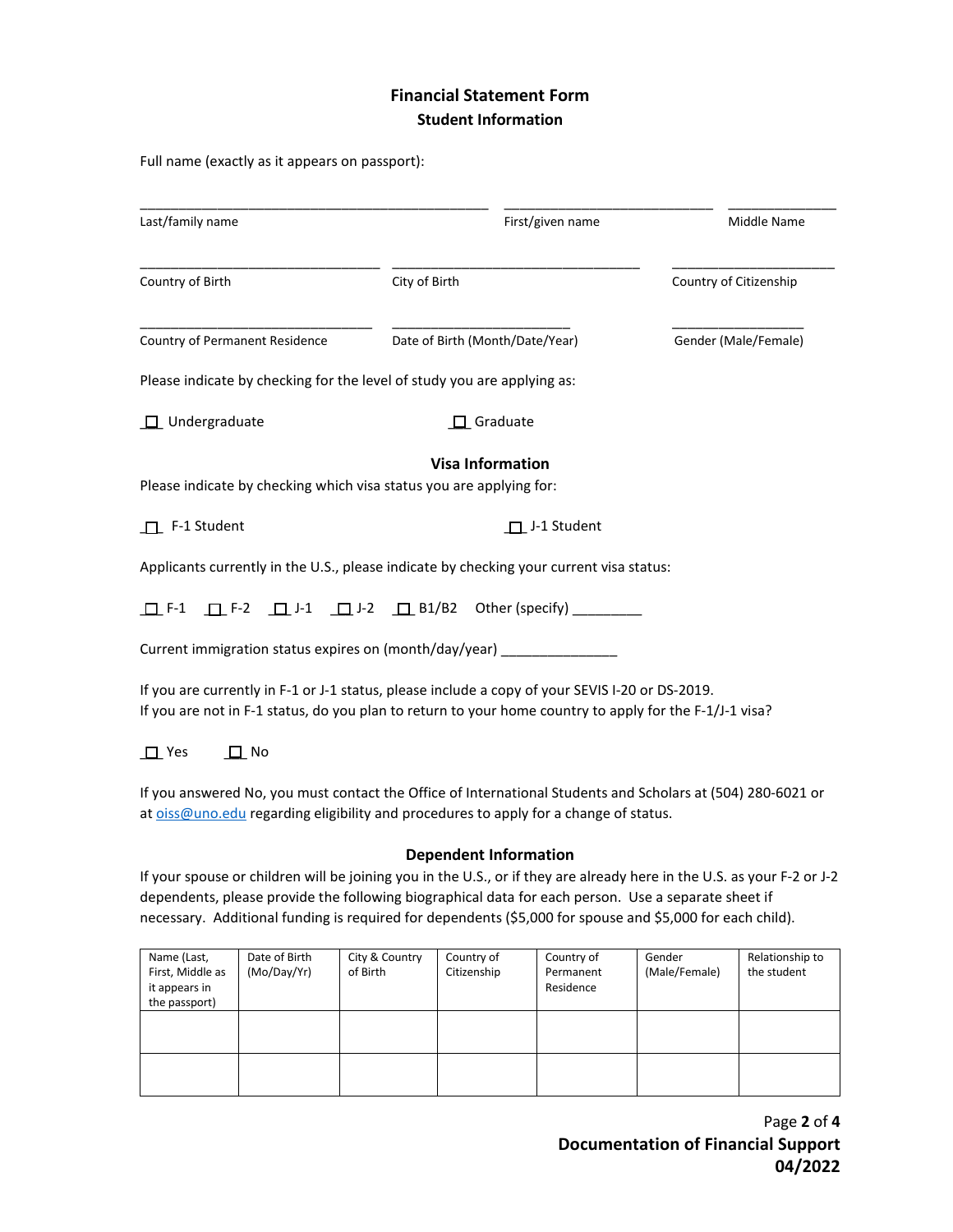## **Address Information**

## **I-20 Delivery Information**

The Student and Exchange Visitor Program (SEVP) has approved electronic issuance of I-20s. All I-20s will be sent by email directly to the student. Students may request a paper document be sent by expedited delivery at their expense at [https://study.eshipglobal.com.](https://study.eshipglobal.com/) A credit card is required.

All communication will go through the eShipGlobal service. The company will notify UNO that the document has been requested. Students will create their own user name and password for the account. The UNO Student ID number, mailing address, email address, phone number, and credit card information are required to request shipment. Choose the return address with Suad Esmail as contact and address of Office of International Students and Scholars in it. Shipment will be made to the student's foreign address.

## **Financial Information**

The estimated minimum costs required to attend UNO full time for one academic year (9 months) include tuition and fees, living expenses, books, and insurance. The most up-to-date amount is posted on the Bursar's Office under I-20 Amounts at [https://www.uno.edu/bursar/tuition-fees.](https://www.uno.edu/bursar/tuition-fees)

Please list the name of the academic program requested and the amount required below.

Program: ---------------------------------------------------------------------------------------------------------------------

Cost: \_\_\_\_\_\_\_\_\_\_\_\_\_\_\_\_\_\_\_\_\_\_\_\_\_\_\_\_\_\_\_\_\_\_\_\_\_\_\_\_\_\_\_\_\_\_\_\_\_\_\_\_\_\_\_\_\_\_\_\_\_\_\_\_\_\_\_\_\_\_\_\_\_\_\_\_\_

Please note that these costs are estimates and are subject to change without notice. International students must be enrolled full-time each semester. Living expenses include housing, meals, and limited personal expenses and are based on the University's student financial aid budget calculations. They do not include transportation. Individual students' actual costs may be higher or lower than those estimated. International students in F and J status must pay a required International Student Fee of \$150 each semester. Health insurance coverage is also required and included in these costs.

> Page **3** of **4 Documentation of Financial Support 04/2022**